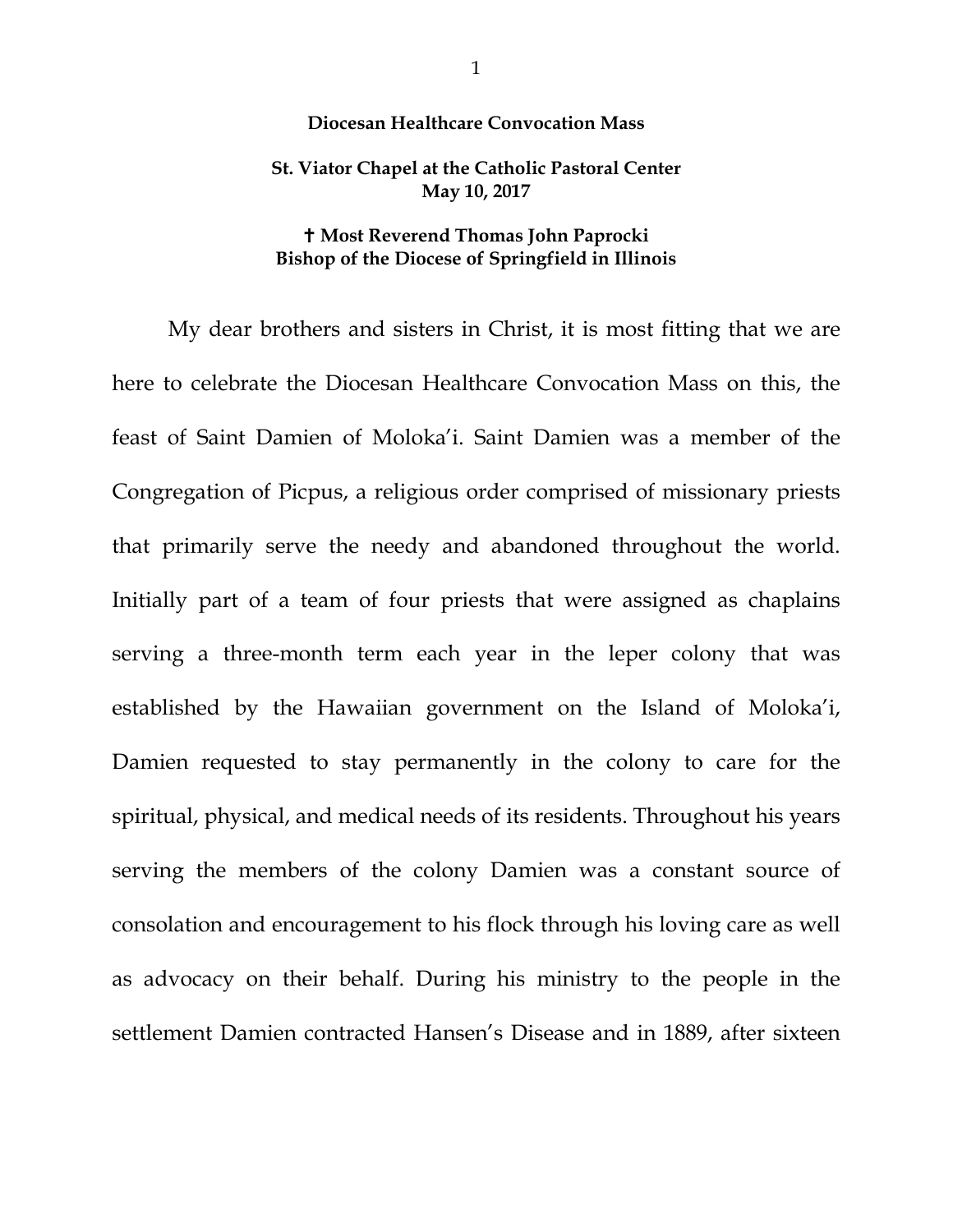years of service to the patients with leprosy, Damien died of its complications.

Just a few moments ago in today's reading from the Gospel of Saint John we hear our Lord cry out:

> Whoever believes in me believes not only in me but also in the one who sent me, and whoever sees me sees the one who sent me. I came into the world as light, so that everyone who believes in me might not remain in darkness. And if anyone hears my words and does not observe them, I do not condemn him, for I did not come to condemn the world but to save the world.

It should be evident to all of us that Saint Damien lived out his priestly ministry in a way that mirrors our Lord's teaching in this gospel. To the people of the leper colony, Saint Damien reflected the light of Christ in the midst of their darkness through his preaching of the Gospel and care of their spiritual needs as well as their physical and emotional needs.

As members of the healthcare community, you are afforded many opportunities to serve healthcare needs of the people of the Diocese of Springfield in Illinois by your work. I know that on a day-to-day basis it is easy to get caught up in all that we have going on and the work that we need to accomplish, but it is important that in the very important work that